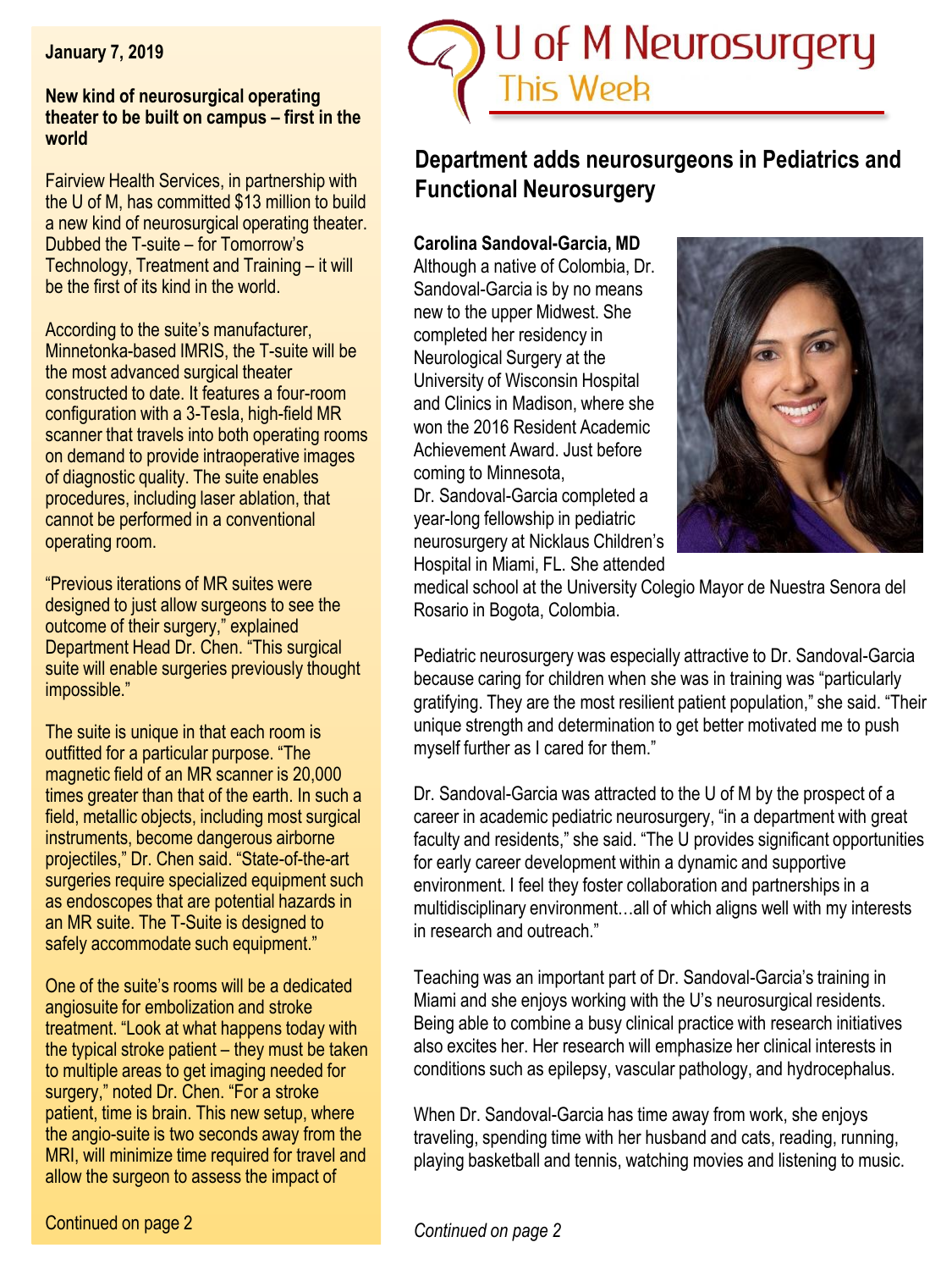### **T-suite, continued from page 1**

of their intervention to maximize the benefit for our patients."

The three rooms also allow the same patient to undergo multiple procedures. For instance, they can receive an injection of a substance that chokes off a brain tumor's blood supply in one room, then be moved to another outfitted for laser ablation to destroy remaining tumor blood vessels. Then they can be moved to a third room designed for minimally invasive endoscopic removal of the tumor.

In addition, the suite's MR scanner will enable visualization of the neural connections that allow the brain to function as the procedure occurs. "To see the realtime consequences of our surgery is a dream come true for surgeons and a 'giant leap for mankind' in how we can personalize surgery to the specific needs of the patient," said Chen.



*The T-suite, as visualized by IMRIS*

"Until now," he added, "the operative suite MR scanner just helps the surgeon see how much of a brain tumor, for instance, has been removed. But the T-suite technology will enable us to surpass this by many orders of magnitude. While I am enormously excited about the T-suite's potential, I would be disappointed if I've predicted everything we can do with it. In the end, this suite gives us a canvas upon which we can paint human imagination and innovation onto the neurosurgery of tomorrow."

Dr. Chen noted that the T-suite should be up and running in a year.

## **New neurosurgeons, continued**

# **Robert (Bob) McGovern, MD**

Dr. McGovern, whose specialty is functional and stereotactical neurosurgery, splits his time between the university and the Minneapolis Veterans Affairs Medical Center. "It's a unique position that serves two different patient populations," he explained. Dr. McGovern is at the U two days a week and at the VA the other three.



He arrived in Minnesota after completing a fellowship in epilepsy

surgery at the Cleveland Clinic in Ohio. Dr. McGovern is excited about providing the latest treatments to his epilepsy patients throughout the Upper Midwest.

Along with patient care, Dr. McGovern enjoys teaching and performing research. "Teaching patients, residents and medical students is one of the most important things we do in an academic practice," he said. "What's especially nice at the VA is that there is only one resident for each six-month rotation, which gives you an opportunity to develop an intimate relationship. It's a great way to teach."

Dr. McGovern also has interesting plans for his research. He wants to set up a lab to study refractory (untreatable) gait and balance problems in patients with Parkinson's disease. "I did some work in this area when I was a resident at Columbia University," he said. On the clinical research side, Dr. McGovern would like to determine why there aren't more epilepsy surgery referrals. "I'm interested in figuring out how to overcome existing biases against referring patients for this potentially life-changing surgery," he said.

A native of Rhode Island, Dr. McGovern graduated from Trinity College in Hartford, CT, and before earning his medical degree from Columbia University College of Physicians and Surgeons in New York, NY, he then spent two years in Boston working in a lab. Dr. McGovern completed his neurosurgical residency at Columbia University Medical Center/New York-Presbyterian Hospital.

When he has spare time, Dr. McGovern likes to play with his son at home, find new and interesting restaurants with his wife, and stay active running. He also is a passionate fan who loves all sports, but particularly baseball and his "beloved Red Sox."